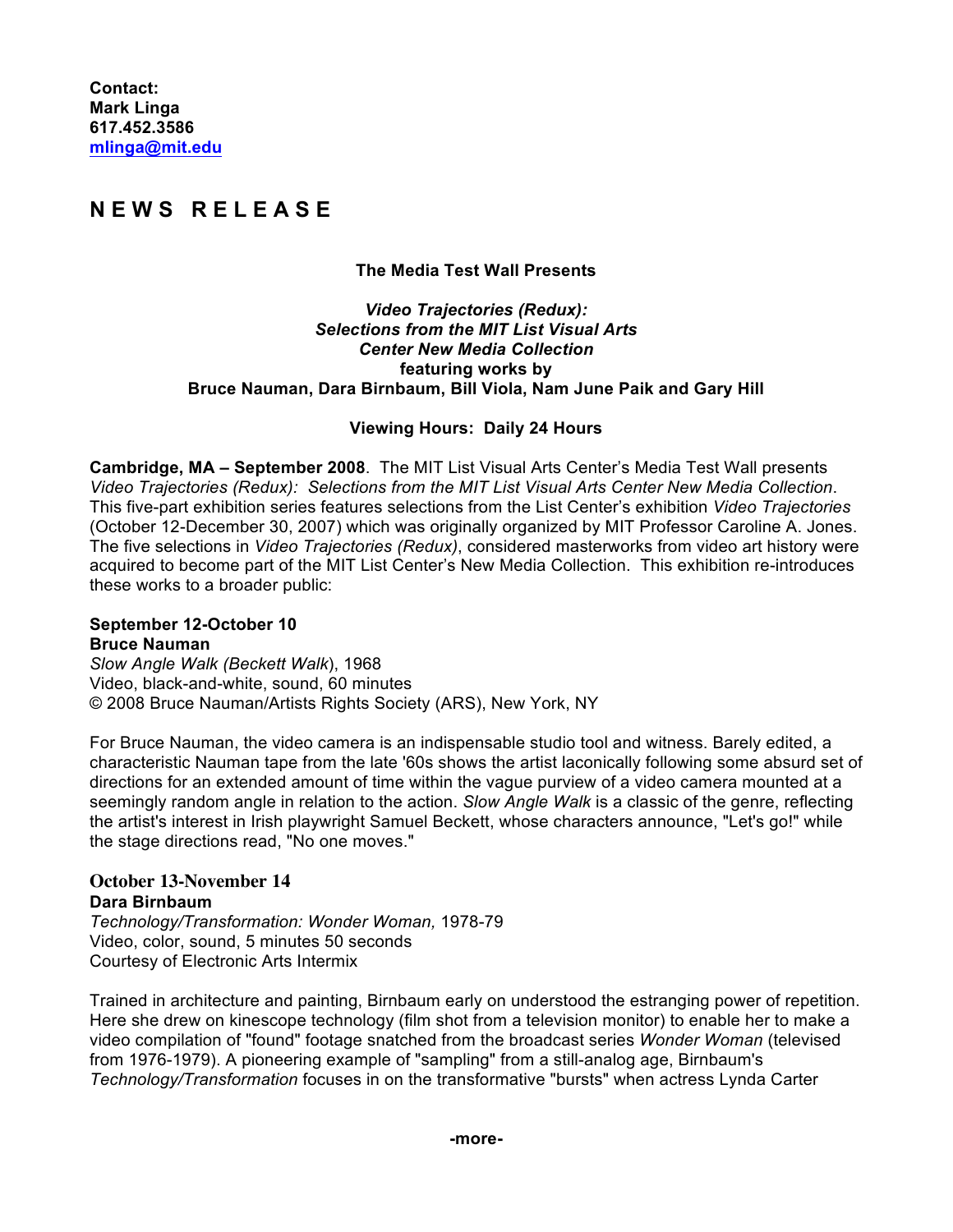becomes a super-she-ro. Addressing the ecstatic moment of amplified female power (before the ambivalent discharge of female aggression), the artist announced her interest in "arresting moments of TV time for the viewer, which would then allow for examination and questioning."

#### **November 17-January 2 Bill Viola**

*The Space Between the Teeth*,1976 Videotape, color, mono sound, 9 minutes 10 seconds

Bill Viola came to video from his experience touring with avant-garde composer and performer David Tudor, bringing an acute sensibility of audiotape manipulation to early video art. Some early video works involved slowing vocal frequencies to barely audible drones, amplifying dripping water to the boom of a kettledrum, or otherwise enlisting sound in deeply unsettling ways. In this tape however, sound is presented at its most primitive, as the camera lunges in to capture the artist's full-throated scream. The video, which was part of a group called "Four Songs," in fact refuses music, words, or narrative (the conventional components of a "song"), as if to suggest that video-and emotion-should be able to communicate at a more basic level.

## **January 5-January30**

## **Nam June Paik**

*Video Synthesizer and "TV Cello" Collectibles,* 1965-71 Video, color silent, 23 minutes, 35 seconds

*Video Synthesizer and "TV Cello" Collectibles,* 1965-71 is a well known recording of Nam June Paik's video manipulations, and shows the psychedelic effects achieved by the Paik-Abe synthesizer, which mixed live broadcast feeds with stored videotape imagery and signal-distorting "noise. Paik is widely considered today as among the first and greatest of the 60s generation of video pioneers. He wrote prescient manifestos about the radical potential of the medium and its ultimate triumph in both art and culture.

#### **February 2-March 6 Gary Hill**

*Soundings*, 1979 Video, color, sound, 18 minutes 3 seconds Courtesy of the artist.

Hill's *Soundings* are quite literal, focusing exclusively on the interior drum of a speaker system conveying hypnotic phrases such as "sounding the image, imaging the sound…touching down, touching sound." We see a speaker, but never *the* speaker. Our sympathies gravitate toward the mechanical device at the center of our gaze, as it valiantly attempts to convey the artist's words while being twirled, pushed, covered with sand, burned, lacerated with nails, and submerged by water. The implicit struggle between soundtrack and seductive image is dramatically enacted.

All descriptions were excerpted from "Video Trajectories" by Caroline A. Jones, as published in *Sounding the Subject/Video Trajectories*, Cambridge: MIT List Visual Arts Center, 2007.

## **Artist Biographies:**

**Bruce Nauman** (born in Fort Wayne, Indiana, 1941) lives and works in Galisteo, New Mexico. Working in video, sculpture, and installation since the 1960s, Bruce Nauman began working in film while teaching at the San Francisco Art Institute. He produced his first videotapes in 1968, using his body to explore the limits of everyday situations. He has participated in Documentas IV, V, and VII in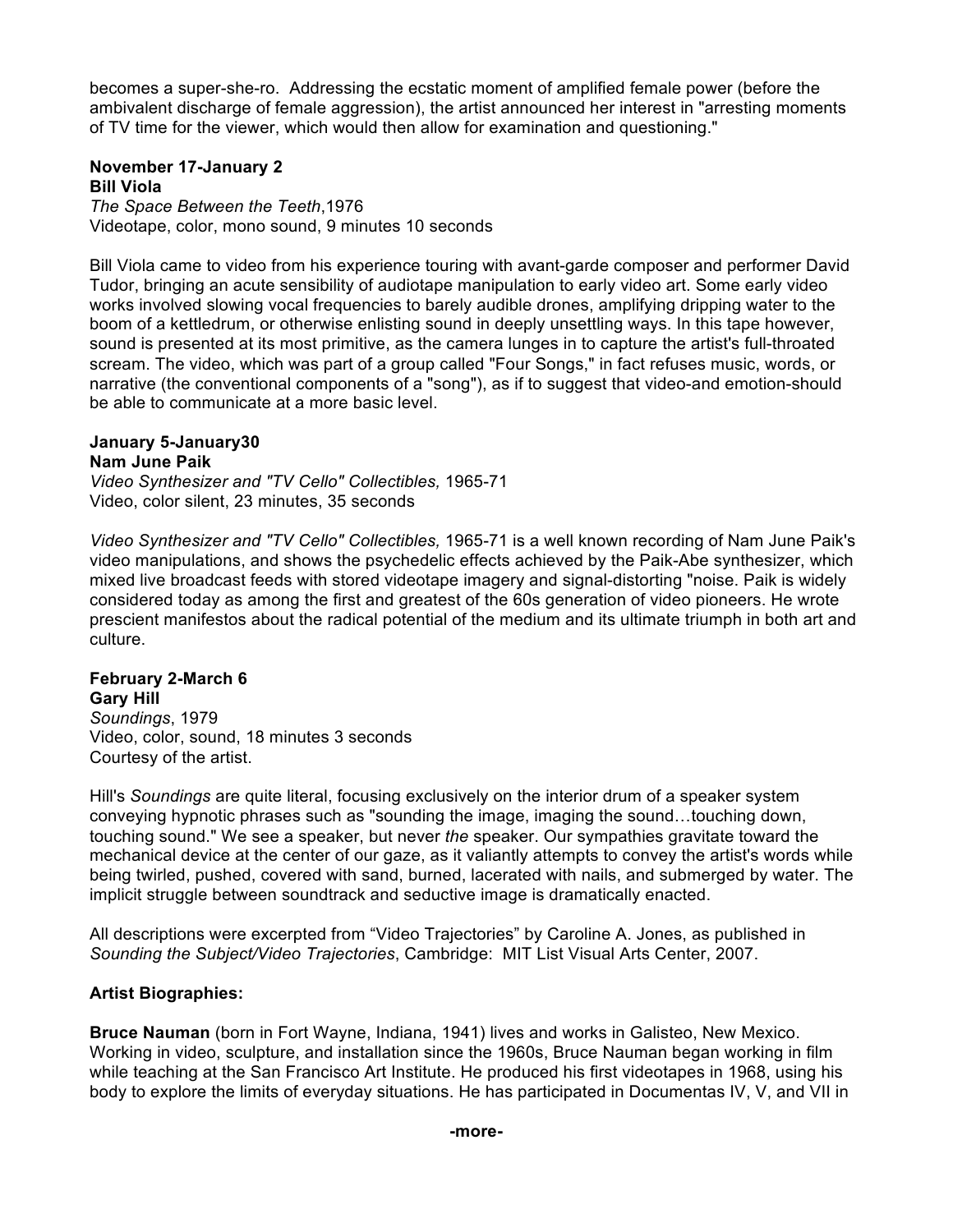Kassel, Germany, as well as the Whitney Biennials, Whitney Museum of American Art, New York, New York in 1984, 1991, and 1997. Solo exhibitions include *Bruce Nauman: Work from 1965 to 1972*, organized by the Los Angeles County Museum of Art, Los Angeles, California, and the Whitney Museum of American Art, New York, New York (1981), and *Bruce Nauman*, a traveling retrospective organized by the Walker Art Center, Minneapolis, Minnesota, and the Hirshhorn Museum, Washington, D.C. (1997–99). He has received a National Endowment for the Arts Fellowship (1968); the Max Beckmann Prize, Frankfurt-am-Main, Germany (1993); and the Aldrich Prize, Aldrich Museum, Ridgefield, Connecticut (1995). He was awarded the Leone d'Oro Prize at the 48th Biennale di Venezia, Venice, Italy in 1999.

**Dara Birnbaum** (born in New York, NY, 1946) lives and works in New York, New York. An architect and urban planner by training, Dara Birnbaum began using video in 1978 while teaching at the Nova Scotia College of Art and Design in Halifax, Nova Scotia, Canada. She was one of the first video artists to appropriate television images as a subversive strategy to reveal their subtexts. Retrospective exhibitions of her work were presented at the Kunsthalle Wien, Vienna, Austria and the Norrtelje Konsthall, Norrtelje Sweden; and she has participated in Documentas VII, VIII, and IX in Kassel, Germany; the Carnegie International, Pittsburgh, Pennsylvania; the Biennale di Venezia, Venice, Itay; the Bienal de Valencia, Valencia, Spain; and "media\_city seoul 2000" in Seoul, South Korea.

**Bill Viola** (born in New York, New York, 1951) lives and works in Long Beach, California. During the 1970s Bill Viola was technical director of production for Art/Tapes/22 in Florence, Italy (one of the first video art studios in Europe) and a member of David Tudor's Rainforest Ensemble from 1973-80. Viola creates videotapes, architectural video installations, sound environments, electronic music performances, and works for television broadcast. His installations envelop the viewer in image and sound, employ state-of-the-art technologies, and explore the senses as a means self-knowledge. His works have roots in Eastern and Western art and spiritual traditions. Viola represented the United States at the 46th Biennale di Venezia, Venice, Italy in 1995. In 1997 the Whitney Museum of American Art, New York, New York, organized *Bill Viola: A 25-Year Survey*. He received a John D. and Catherine T. MacArthur Foundation Fellowship in 1989, and the first Medienkunstpreis in 1993, presented jointly by Zentrum für Kunst und Medientechnologie, Karlsruhe, Germany and Siemens Kulturprogramm, in Germany. He was inducted into the American Academy of Arts and Sciences in 2000 and was awarded Commander of the Order of Arts and Letters by the French Government in 2006.

**Nam June Paik** (born in Seoul, South Korea, 1932; died in 2006). Working as a video artist, performance artist, musician, sculptor, filmmaker, writer, and teacher, Nam June Paik was a prolific artist. His association with the Fluxus movement resulted in a diverse range of artistic practices including performance art, experimental music, and "anti-films". Paik, however, is best known for his video installations. In some, Paik modified old television sets to create sculptural assemblages. In others, he modified circuitry or fitted television cabinets with new components to draw attention to reconstituted versions of broadcast signals. By engaging directly with the broadcast signal process Paik often created dazzling sequences of electronic effects. His pioneering work inspired a new generation of artists interested in working with video as an art form.

Solo exhibitions include *Global Groove*, Deutsche Guggenheim, Berlin, Germany (2004); *Nam June Paik,* Art Gallery of New South Wales, Sydney, Australia (2004); The Worlds of Nam June Paik, Guggenheim Museum, New York (2000); *Nam June Paik Retrospective: Videotime, Videospace,* National Museum of Contemporary Art, Seoul, Korea (1992); *Video Time-Video Space,* Kunsthalle Basel, Basel, Switzerland Joint exhibit with Zürich Kunsthaus, Zürich, Switzerland (1991); *Retrospective, Whitney Museum of American Art, New York, New York* (1982); *Nam June Paik: Projects,* Museum of Modern Art, New York, New York, (1977); and *Nam June Paik: Werke 1946- 1976: Musik-Fluxus-Video* (Retrospective), Kölnischer Kunstverein, Cologne, Germany (1976).